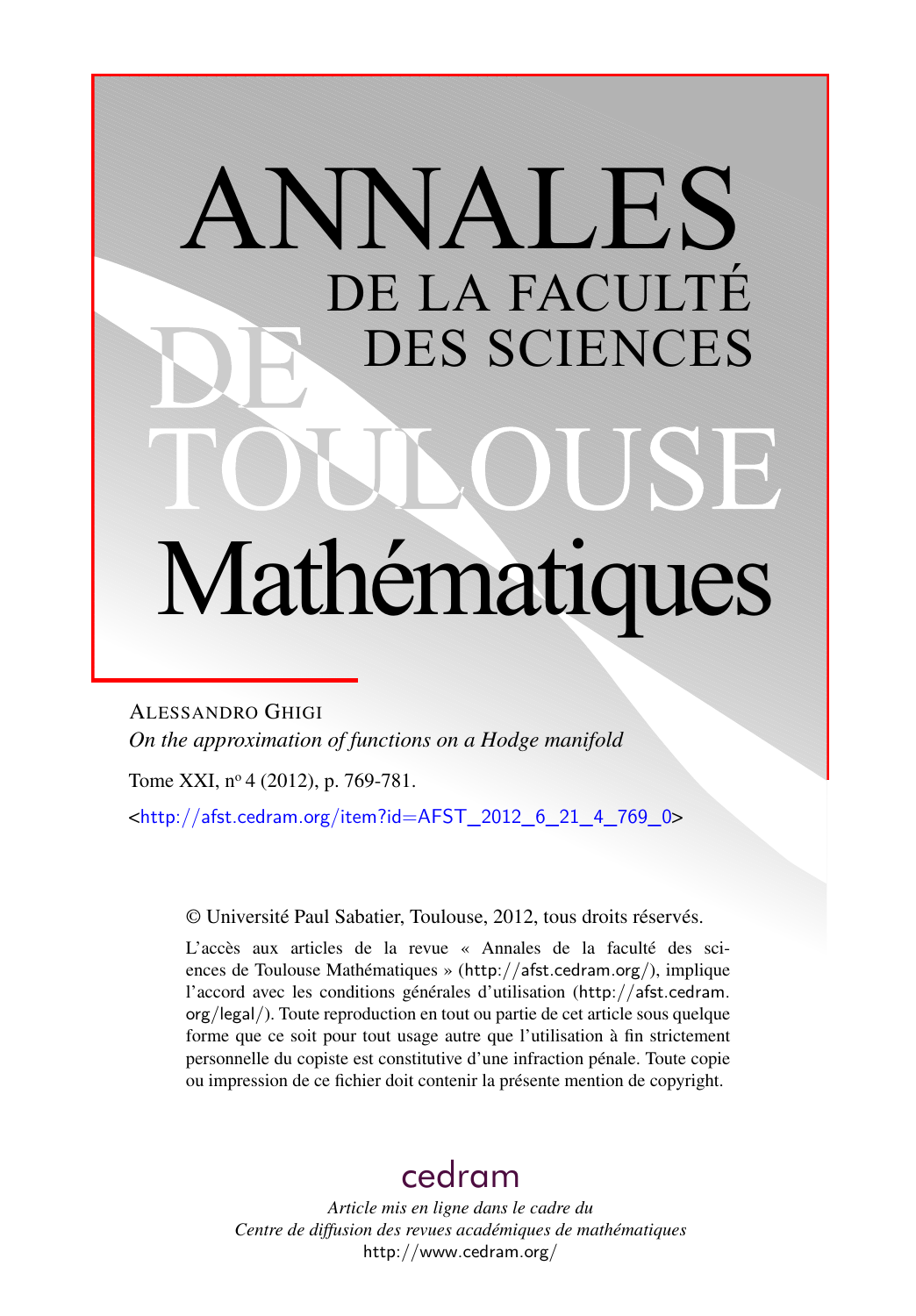ALESSANDRO  $GHIGI<sup>(1)</sup>$ 

**ABSTRACT.** — If  $(M, \omega)$  is a Hodge manifold and  $f \in C^{\infty}(M, \mathbb{R})$  we construct a canonical sequence of functions  $f_N$  such that  $f_N \to f$  in the  $C^{\infty}$  topology. These functions have a simple geometric interpretation in terms of the moment map and they are real algebraic, in the sense that they are regular functions when  $M$  is regarded as a real algebraic variety. The definition of  $f_N$  is inspired by Berezin-Toeplitz quantization and by ideas of Donaldson. The proof follows quickly from known results of Fine, Liu and Ma.

RÉSUMÉ. — Soit  $(M, \omega)$  une variété de Hodge et soit  $f \in C^{\infty}(M, \mathbb{R})$ . Nous definissons une suite canonique de fonctions  $f_N$  telle que  $f_N \to f$ dans la topologie  $C^{\infty}$ . Cette construction admet une interprétation très simple du point de vue de l'application moment. En plus les fonctions  $f_N$ sont algébriques réelles, c'est-à-dire qu'elles sont des fonctions régulières sur M vue comme variété algébrique réelle. La définition des  $f_N$  est inspirée de la quantification de Berezin-Toeplitz et s'appuie sur des idées de Donaldson. La preuve découle très vite de certains résultats dus à Fine, Liu et Ma.

Article proposé par Vincent Guedj.

 $(*)$  Reçu le 18/08/2011, accepté le 07/03/2012

 $(1)$  Dipartimento di Matematica e Applicazioni, Università degli Studi di Milano Bicocca alessandro.ghigi@unimib.it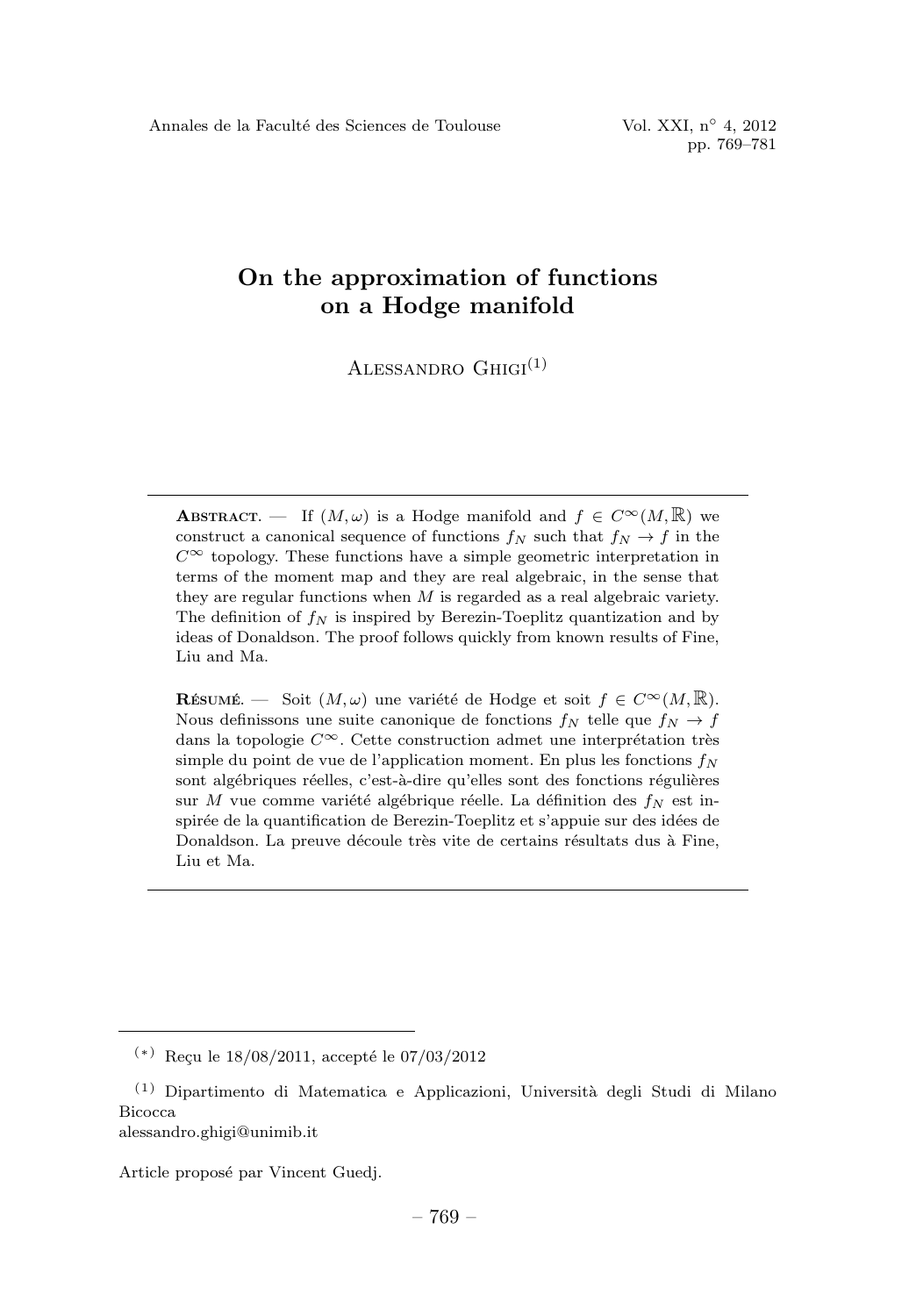# 1. Introduction

Let M be a complex projective algebraic manifold and let  $\omega$  be a Hodge metric, i.e. a Kähler metric such that  $\left[\omega/2\pi\right]$  lies in the image of  $H^2(M,\mathbb{Z})$ inside  $H^2(M,\mathbb{R})$ . Using ideas of Donaldson [6, §4], Fine, Liu and Ma [7] have already introduced a canonical way to approximate smooth functions on  $M$ . More precisely, using the Fourier modes of the Szegö kernel they defined a sequence of operators

$$
Q_N: C^{\infty}(M, \mathbb{R}) \to C^{\infty}(M, \mathbb{R}) \qquad N = 1, 2, 3, \dots
$$

with the property that for any  $f \in C^{\infty}(M,\mathbb{R})$  one has  $Q_N f \to f$  in the topology of  $C^{\infty}(M,\mathbb{R})$ , see (3.7) below and Theorem 3.4. The importance of these operators comes from the fact that  $Q_N$  is the derivative of the nonlinear map that associates to a Kähler form  $\omega$  its N-th Bergman metric  $\omega_N$ , see [7, pp. 495-496].

The purpose of this note is to introduce another sequence of operators, denoted  $P_N$ , which are a variant of the  $Q_N$ . Theorem 3.5, which is the main result in the paper, asserts that these operators still have the property that  $P_N f \to f$  in  $C^\infty(M,\mathbb{R})$ . But they have two other nice features. First, if L is a polarization with  $2\pi c_1(L)=[\omega]$ , the operator  $P_N$  admits a simple geometric interpretation in terms of the complete linear system of  $L^N$  and the moment map. Next recall that  $\mathbb{P}^m(\mathbb{C})$  can be embedded in the space of Hermitian matrices by sending a line in  $\mathbb{C}^{m+1}$  to the orthogonal projector onto it. This embedding is just the moment map of  $\mathbb{P}^m(\mathbb{C})$  in disguise and it endows  $\mathbb{P}^m(\mathbb{C})$  with a canonical structure of (affine) real algebraic variety, see e.g. [1, p. 73]. The same follows for every complex subvariety of  $\mathbb{P}^m(\mathbb{C})$ . Thus every complex projective variety has a canonical structure of affine algebraic variety over  $\mathbb{R}$ . The *real algebraic functions* on M are the functions which are regular with respect to this structure. The second nice feature of the operators  $P_N$  is that their range consists of real algebraic functions. Thus an arbitray function  $f \in C^{\infty}(M,\mathbb{R})$  is approximated by functions  $P_N f$  which are real algebraic.

The author wishes to thank Roberto Paoletti for various crucial discussions on the Szegö kernel. He also thanks Alberto Della Vedova, Christine Laurent and Xiaonan Ma for useful emails. He also wishes to thank the anonymous referee for a very careful reading of the manuscript, which improved it a lot. Finally he acknowledges financial support from the PRIN 2007 MIUR "Moduli, strutture geometriche e loro applicazioni".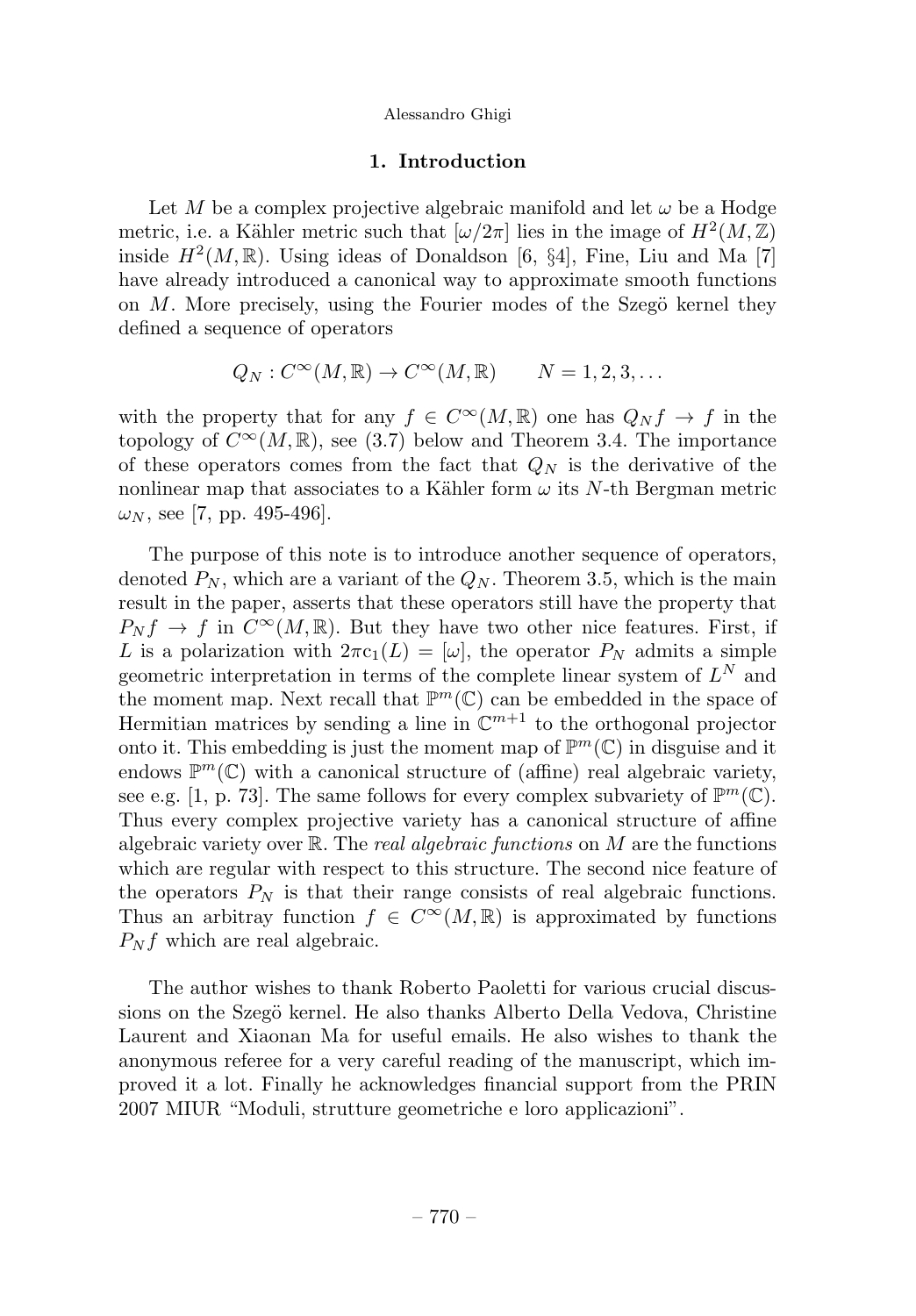# 2. The geometric construction

Let W be a finite-dimensional complex vector space. Let  $\mathbb{P}(W^*)$  denote the projective space of lines in  $W^*$ . Any  $w \in W$  can be identified with a section  $s_w \in H^0(\mathbb{P}(W^*), \mathcal{O}_{\mathbb{P}(W^*)}(1))$  defined by  $s_w([\lambda])(t\lambda) = t\lambda(w)$ . Here tλ is the generic element of  $\mathcal{O}_{\mathbb{P}(W^*)}[{\lambda}](-1)$ . If  $\langle , \rangle$  is a Hermitian product on W, the line bundle  $\mathcal{O}_{\mathbb{P}(W^*)}(1)$  inherits a Hermitian metric  $h_{FS}$  such that

$$
|s_w([\lambda])|_{h_{FS}} = \frac{|\lambda(w)|}{|\lambda|}.
$$

(With slight abuse we denote by  $|\lambda(w)|$  the absolute value of a complex number and by |λ| the norm of a vector in  $W^*$ .) If  $\Theta(h_{FS})$  denotes the curvature of  $h_{FS}$ , then  $\omega_{FS} = i\Theta(h_{FS})$  is by definition the Fubini-Study metric on  $\mathbb{P}(W^*)$  induced by the product  $\langle , \rangle$ . The group  $SU(W, \langle , \rangle)$  acts on  $(\mathbb{P}(W^*), \omega_{FS})$  both holomorphically and isometrically and

$$
\Phi: \mathbb{P}(W^*) \to \mathfrak{su}(W) \qquad \Phi([\lambda]) = i\bigg(\frac{\langle \cdot, w_\lambda \rangle w_\lambda}{|w_\lambda|^2} - \frac{\mathrm{id}_W}{\mathrm{dim\,} W}\bigg)
$$

is the moment map. (Here  $w_{\lambda}$  is the vector such that  $\lambda(\cdot) = \langle \cdot, w_{\lambda} \rangle$ .) This means that it is equivariant and that for any  $A \in \mathfrak{su}(W)$ 

$$
d\left(\Phi,A\right)=-i_{\xi_A}\omega_{FS},
$$

where  $(X, Y) := -\text{tr } XY$  is the Killing product on  $\mathfrak{su}(W)$  and  $\xi_A$  is the fundamental vector field corresponding to A. Notice that

$$
\left(\Phi\left(\left[\lambda\right]\right), A\right) = -i \frac{\langle A w_{\lambda}, w_{\lambda} \rangle}{|w_{\lambda}|^2} \qquad A \in \mathfrak{su}(W). \tag{2.1}
$$

(For the proof see for example [9, p. 24].)

Let  $M^m$  be a projective manifold with an ample line bundle  $L \to M$ and let h be a Hermitian metric on L. Denote by  $\Theta(h)$  the curvature of the Chern connection of  $(L, h)$  and assume that  $\omega := i\Theta(h) \in 2\pi c_1(L)$ is a Kähler form. Let  $N$  be a natural number. Using  $h$  and the volume form  $dV_M := \omega^m/m!$  one can endow the space  $V_N := H^0(M, L^N)$  with the  $L^2$ -Hermitian product

$$
\langle s_1, s_2 \rangle_{L^2} := \int_M h^{\otimes N}(s_1(z), s_2(z)) dV_M(z) \quad s_1, s_2 \in V_N.
$$

Correspondingly, the projective space  $\mathbb{P}(V_N^*)$  is endowed with the Fubini-Study metric induced from  $\langle , \rangle_{L^2}$ . Denote by

$$
\varphi_N: M \to \mathbb{P}(V_N^*).
$$
  

$$
-771 -
$$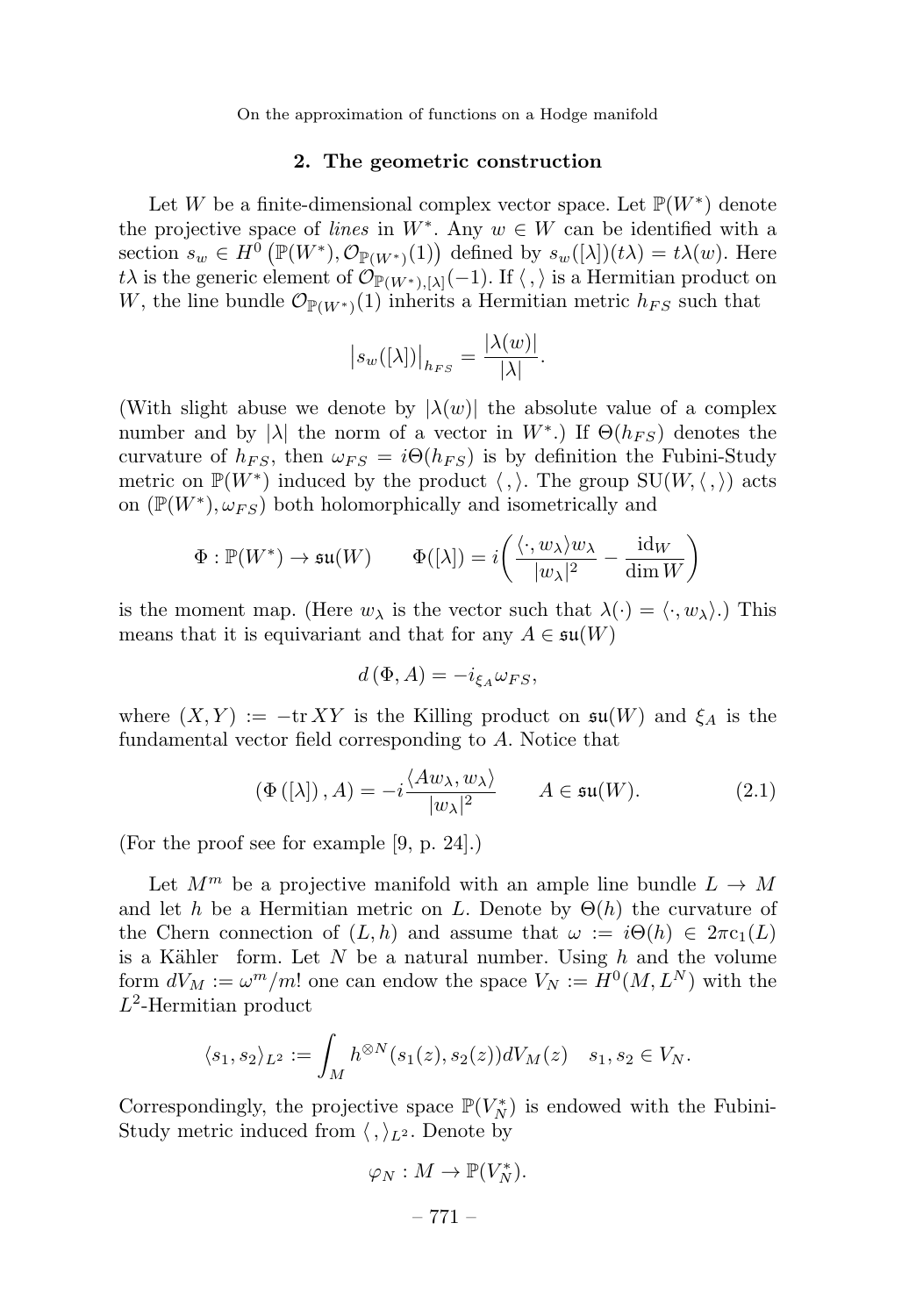the map associated to the complete linear system of  $L^N$ , by  $\omega_N$  the Fubini-Study metric on  $\mathbb{P}(V_N^*)$  induced by the Hermitian product  $\langle , \rangle_{L^2}$  and by  $\Phi_N : \mathbb{P}(V_N^*) \to \mathfrak{su}(V_N)$  the moment map of  $(\mathbb{P}(V_N^*), \omega_N)$  as described above.

Let  $L^2(M, L^N)$  be the Hilbert space of  $L^2$  sections of  $L^N$ . For any N let  $\Pi_N : L^2(M, L^N) \to V_N$  be the orthogonal projector onto  $V_N = H^0(M, L^N)$ . A function  $f \in C^{\infty}(M, \mathbb{C})$  induces a sequence of *Toeplitz* operators

$$
T_{f,N}: L^2(M, L^N) \to L^2(M, L^N)
$$
  

$$
T_{f,N}s := \Pi_N(f \cdot \Pi_N s) \qquad s \in L^2(M, L^N).
$$

Since the range of  $T_{f,N}$  is contained in  $V_N$  and  $T_{f,N} \equiv 0$  on  $V_N^{\perp}$ , we will identify  $T_{f,N}$  with its restriction to  $V_N$  considered as an endomorphism of  $V_N$ . If  $s \in V_N$ , then  $T_{f,N} s := \Pi_N (fs)$ . Since f is real valued, the operator  $T_{f,N}$  is self-adjoint. Set

$$
d_N = h^0(M, L^N) - 1
$$

and let  $T_{f,N}^0$  be the trace-free part of  $T_{f,N}$ :

$$
T_{f,N}^0 := T_{f,N} - \frac{\operatorname{tr} T_{f,N}}{d_N + 1} \mathrm{id}_{V_N}.
$$

Then  $iT_{f,N}^0 \in \mathfrak{su}(V_N)$  and  $(\cdot, iT_{f,N}^0)$  is a linear function on  $\mathfrak{su}(V_N)$ . The pull-back of this function to M via the map  $\Phi_N \circ \varphi_N : M \to \mathfrak{su}(V_N)$  is a real valued smooth function on  $M$ , that we denote by  $P_N^0 f$ . More explicitly

$$
(P_N^0 f)(z) := (\Phi_N(\varphi_N(z)), i T_{f,N}^0).
$$
 (2.2)

So we have defined a sequence of operators  $P_N^0: C^\infty(M, \mathbb{R}) \to C^\infty(M, \mathbb{R})$ . These operators are linear since the map  $f \mapsto T_{f,N}$  is linear.

# 3. Relation with the Szegö kernel

The operators  $P_N^0$  that we have just defined (and the related operators  $P_N$  to be defined below) admit a simple description in terms of the Fourier modes of the Szegö kernel. This will enable us to deduce very quickly some of their analytic properties from known results on the Szegö kernel. We start by recalling some important facts regarding the Szegö kernel. (It should be noted that all the constructions in the paper could be rephrased in terms of the Bergman kernel of the line bundle L, as in [4] and [12], rather than using the Szegö kernel of the circle bundle. The two approaches are completely equivalent.)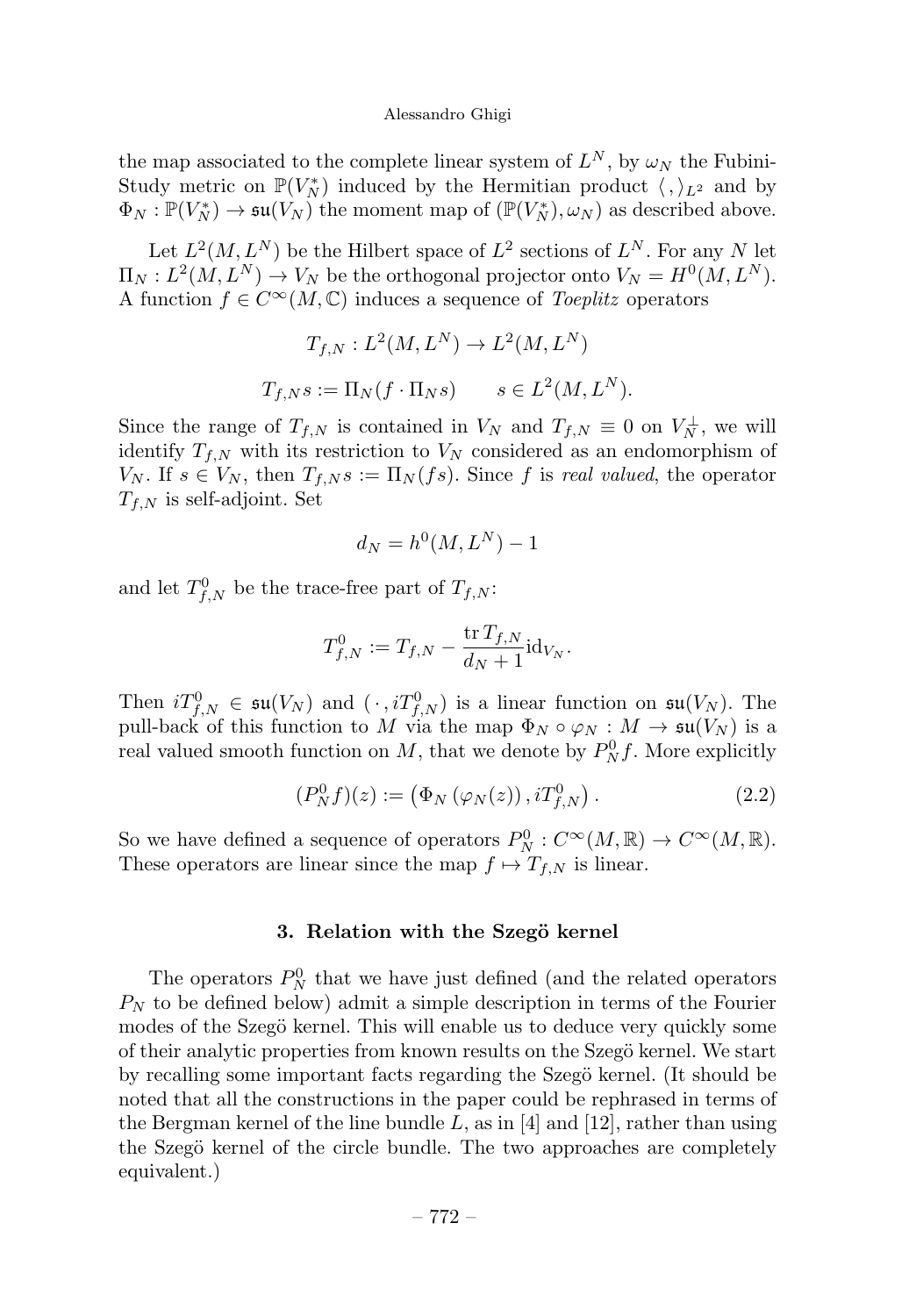Set  $\text{Vol}(M) = \int_M dV_M = (2\pi)^m c_1(L)^m/m!$ . Let  $h^*$  denote the Hermitian metric on  $L^*$  induced from h and let  $|\cdot|_{h^*}$  denote the corresponding norm. Define  $\rho: L^* \to \mathbb{R}$  by  $\rho(\lambda) := |\lambda|_{h^*}^2 - 1$  and set

$$
D := \{ \lambda \in L^* : \rho(\lambda) < 0 \} = \{ \lambda \in L^* : |\lambda|_{h^*} < 1 \}
$$
\n
$$
X := \{ \lambda \in L^* : \rho(\lambda) = 0 \} = \{ \lambda \in L^* : |\lambda|_{h^*} = 1 \}.
$$

D is a strictly pseudoconvex domain in  $L^*$  since  $\omega = i\Theta(h)$  is positive.  $X = \partial D$  is a smooth hypersurface in  $L^*$  and is a principal  $S^1$ -bundle over M. Set  $\alpha := i \bar{\partial} \rho |_{X}$  and

$$
dV_X := \frac{\alpha \wedge (d\alpha)^m}{2\pi m!} = \frac{\alpha \wedge \pi^* dV_M}{2\pi}.
$$

For  $N \in \mathbb{Z}$ , let  $\rho_N : S^1 \to Gl(1) = \mathbb{C}^*$  be the representation  $\rho_N(e^{i\theta}) = e^{iN\theta}$ . Recall that the associated bundle  $X \times_{\rho_{-N}} \mathbb{C}$  is the quotient  $(X \times \mathbb{C})/S^1$ , where  $S^1$  acts on  $X \times \mathbb{C}$  according to the rule

$$
e^{i\theta} \cdot (\lambda, z) = (\lambda e^{i\theta}, \rho_{-N}(e^{-i\theta})z) = (e^{i\theta}\lambda, e^{iN\theta}z).
$$

The map

$$
[\lambda, z] \mapsto z \cdot (\lambda^{-1}(1))^{\otimes N} \qquad u \mapsto [\lambda, \lambda^{\otimes N}(u)] \tag{3.1}
$$

is an isomorphism of  $X \times_{\rho_{-N}} \mathbb{C}$  onto  $L^N$ . Therefore a section s of  $L^N$ corresponds to an equivariant function  $\hat{s}: X \to \mathbb{C}$  defined by  $\hat{s}(x) =$  $x^{\otimes N}(s(\pi(x)))$ . The equivariance means that

$$
\hat{s}(e^{i\theta}\lambda) = \rho_{-N}(e^{-i\theta})\hat{s}(\lambda) = e^{iN\theta}\hat{s}(\lambda). \tag{3.2}
$$

Denote by  $\mathcal{H}^2(X)$  the space of  $L^2$  functions on X that are annihilated by the Cauchy-Riemann operator  $\bar{\partial}_b$  (see [19, p. 321]).  $\mathcal{H}^2(X)$  coincides with the space of  $L^2$ -boundary values of holomorphic functions on D. It is a closed  $S^1$ -invariant subspace of  $L^2(X)$ , hence splits as a direct sum  $\mathcal{H}^2(X) = \bigoplus_N \mathcal{H}^2_{N \in \mathbb{Z}}(X)$ , where  $\mathcal{H}^2_N(X)$  is the set of functions  $\hat{s}$  in  $\mathcal{H}^2(X)$ that satisfy (3.2). Via the correspondence (3.1) the holomorphic sections of  $L^N$  correspond to elements of  $\mathcal{H}_N^2(X)$ . If  $s_1, s_2 \in C^\infty(M, L^N)$ , then

$$
\langle s_1, s_2 \rangle_{L^2} = \int_X \hat{s}_1 \overline{\hat{s}_2} dV_X = \langle \hat{s}_1, \hat{s}_2 \rangle_{L^2(X)}.
$$

If  $\pi: X \to M$  denotes the projection of the circle bundle and  $x \in X$ , then the linear functional

$$
V_N \longrightarrow \mathbb{C} \qquad s \mapsto x^{\otimes N} \left( s \left( \pi(x) \right) \right) = \hat{s}(x)
$$

$$
-773 -
$$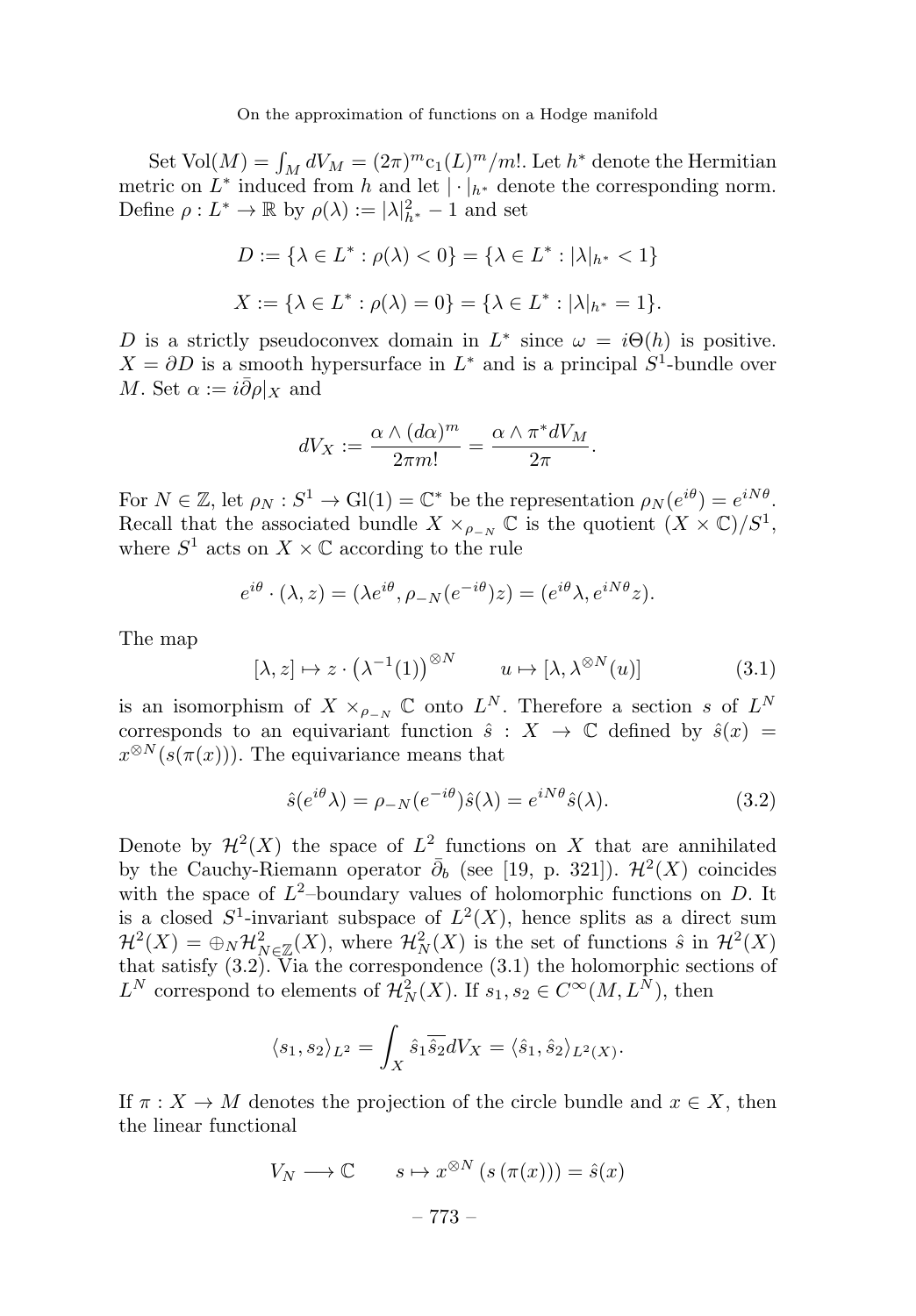is represented by a section  $e_{x,N} \in V_N$ . Equivalently,  $\hat{s}(x) = \langle s, e_{x,N} \rangle_{L^2} =$  $\langle \hat{s}, \hat{e}_{x,N} \rangle_{L^2(X)}$  for any  $s \in V_N$ . The sections  $e_{x,N}$  are called *coherent states* in the mathematical physics literature.

We use  $\Pi_N$  also to denote the projection  $\Pi_N: L^2(X) \to \mathcal{H}_N^2(X)$ . Let  $\Pi_N(x, x')$  be the Schwartz kernel of  $\Pi_N$  (we use  $dV_X$  to identify functions with densities). In the following Proposition we gather various well-known and elementary properties of  $\Pi_N$ .

PROPOSITION 3.1. – (a)  $\Pi_N \in C^\infty(X \times X)$ . (b)  $\Pi_N(x, x') = \Pi_N(x', x)$ . (c) For any  $x \in X$ ,  $\hat{e}_{x,N} = \Pi_N(\cdot, x)$ . (d) There are functions  $K_N \in C^\infty(M \times$ M) and  $E_N \in C^{\infty}(M)$  such that if  $x, x' \in X$ ,  $z = \pi(x), z' = \pi(x')$ , then

$$
K_N(z, z') = |\Pi_N(x, x')|^2
$$
  $E_N(z) = \Pi_N(x, x).$ 

(e)  $K_N(z, z') = K_N(z', z)$ . (f) If  $\pi(x) = z$  and  $\{s_j\}_{j=0}^{d_N}$  is an orthonormal basis of  $V_N$ , then

$$
E_N(z) = \sum_{j=0}^{d_N} |s_j(z)|_h^2 = |e_{x,N}|_{L^2}^2.
$$
 (3.3)

# (g) For N large enough the function  $E_N$  is strictly positive.

 $(E_N$  coincides with the kernel of the Bergman projector  $L^2(M, L^N) \rightarrow$  $H^0(M, L^N)$  restricted to the diagonal.)

*Proof.* – Let  $\{s_j\}_{j=0}^{d_N}$  be an orthonormal basis of  $V_N$ . Then for any  $x, x' \in X$ 

$$
\Pi_N(x, x') = \sum_{j=0}^{d_N} \hat{s}_j(x) \overline{\hat{s}_j(x')}
$$
\n(3.4)

This proves (a) and (b). If  $e_{x,N} = \sum_j a_j s_j$ , then

$$
\overline{a_j} = \langle s_j, e_{x,N} \rangle_{L^2} = \hat{s}_j(x).
$$

Hence  $e_{x,N} = \sum_j \overline{\hat{s}_j(x)} s_j$ . Together with (3.4) this proves (c). Observe that by (3.2)

$$
\Pi_N(e^{i\theta}x, e^{i\theta'}x') = e^{iN(\theta - \theta')} \Pi_N(x, x').
$$

Hence the function  $|\Pi_N|^2$  is  $S^1 \times S^1$ –invariant on  $X \times X$  and descends to a smooth function  $K_N \in C^{\infty}(M \times M)$ . Similarly  $\Pi_N(x, x)$  is  $S^1$ -invariant on X and descends to a smooth function  $E_N \in C^{\infty}(M)$ . This proves (d). (e) follows from (b). To prove (f) it is enough to observe that if  $x \in X$ ,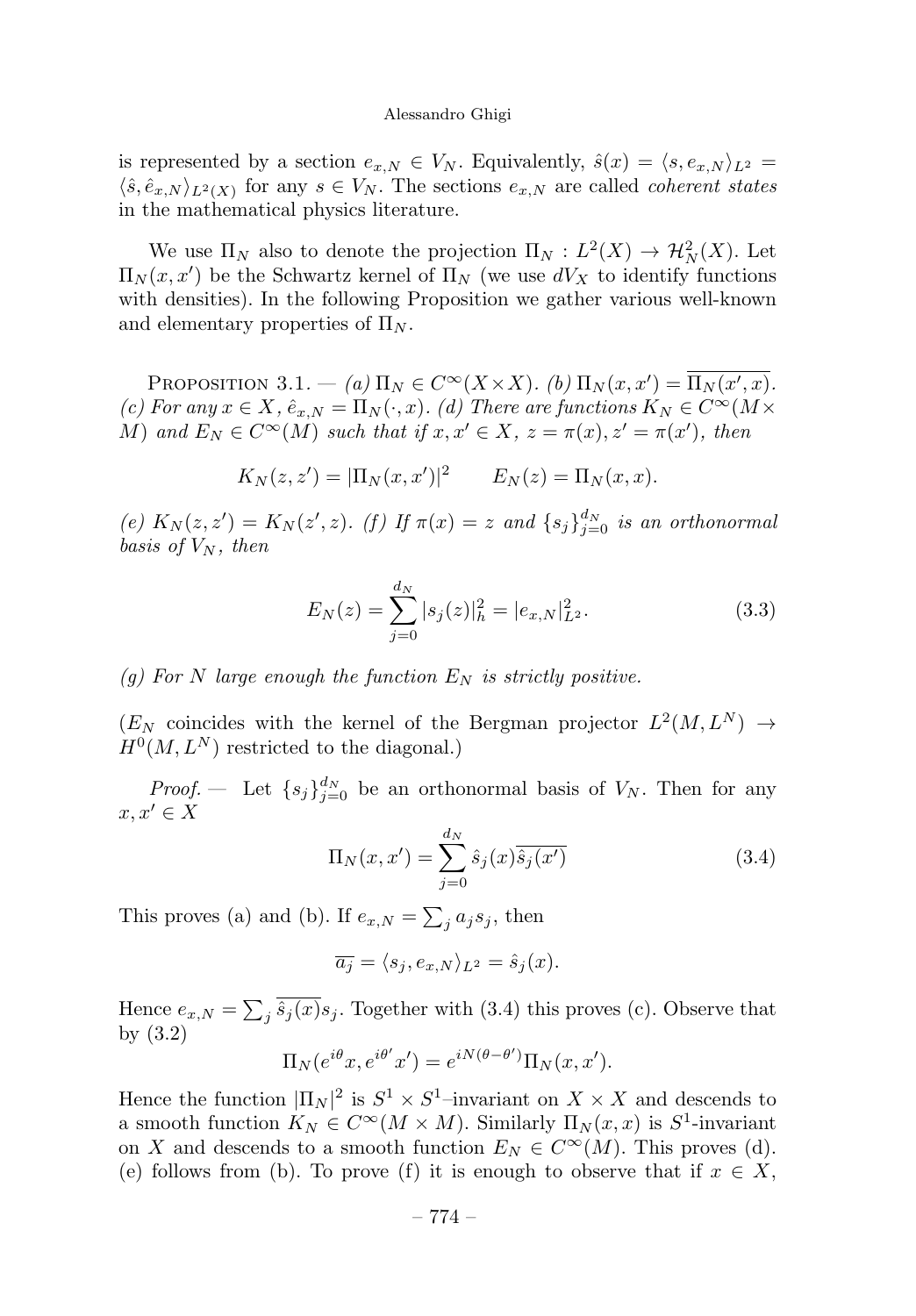then  $|x^{\otimes N}|_{h^*} = 1$ , hence  $|s_j(z)|_h = |x^{\otimes N}(s_j(z))| = |\hat{s}_j(x)|$ . This yields immediately the first equality. For the same reason

$$
|e_{x,N}|_{L^2}^2 = \sum_{j=0}^{d_N} |\langle e_{x,N}, s_j \rangle_{L^2}|^2 = \sum_{j=0}^{d_N} |x^{\otimes N} (s_j(z))|^2 = \sum_{j=0}^{d_N} |s_j(z)|_h^2.
$$

The positivity of  $E_N$  is equivalent to the fact that  $L^N$  has no base points, so (g) follows from the ampleness of  $L$ . so  $(g)$  follows from the ampleness of  $L$ .

THEOREM 3.2. — If  $f \in C^{\infty}(M,\mathbb{R})$  and  $z \in M$ , then

$$
P_N^0 f(z) = \int_M \frac{K_N(z, z')}{E_N(z)} f(z') dV_M(z') - \frac{\text{tr}\, T_{f,N}}{d_N + 1},\tag{3.5}
$$

$$
\operatorname{tr} T_{f,N} = \int_M E_N(z) f(z) dV_M(z). \tag{3.6}
$$

*Proof.* — Let  $x \in X$  be such that  $z = \pi(x)$ . Set  $\lambda(\cdot) = \langle \cdot, e_{x,N} \rangle_{L^2}$ . Then  $\lambda \in V_N^*$  and  $\varphi_N(z) = [\lambda]$ . By (2.2) and (2.1)

$$
P_N^0 f(z) = (\Phi_N (\varphi_N(z)), iT_{f,N}^0) = -i \frac{\langle iT_{f,N}^0 e_{x,N}, e_{x,N} \rangle_{L^2}}{|e_{x,N}|_{L^2}^2} =
$$
  

$$
= \frac{\langle T_{f,N} e_{x,N}, e_{x,N} \rangle_{L^2}}{|e_{x,N}|_{L^2}^2} - \frac{\text{tr } T_{f,N}}{d_N + 1}
$$
  

$$
\langle T_{f,N} e_{x,N}, e_{x,N} \rangle_{L^2} = \langle f e_{x,N}, e_{x,N} \rangle_{L^2} = \int_M f(z') |e_{x,N}(z')|_h^2 dV_M(z').
$$
  
If  $z' = \pi(x')$ , then  $|e_{x,N}(z')|_h^2 = |\hat{e}_{x,N}(x')|^2 = |\Pi_N(x', x)|^2 = K_N(z', z) =$   
 $K_N(z, z').$  Hence

$$
\langle T_{f,N}e_{x,N},e_{x,N}\rangle_{L^2} = \int_M K_N(z,z')f(z')dV_M(z').
$$

By (3.3)  $|e_{x,N}|_{L^2}^2 = E_N(z)$ , so

If  $z'$ 

$$
\frac{\langle T_{f,N}e_{x,N},e_{x,N}\rangle_{L^2}}{|e_{x,N}|_{L^2}^2} = \frac{1}{E_N(z)} \int_M K_N(z,z')f(z')dV_M(z') =
$$

$$
= \int_M \frac{K_N(z,z')}{E_N(z)}f(z')dV_M(z').
$$

$$
- 775 -
$$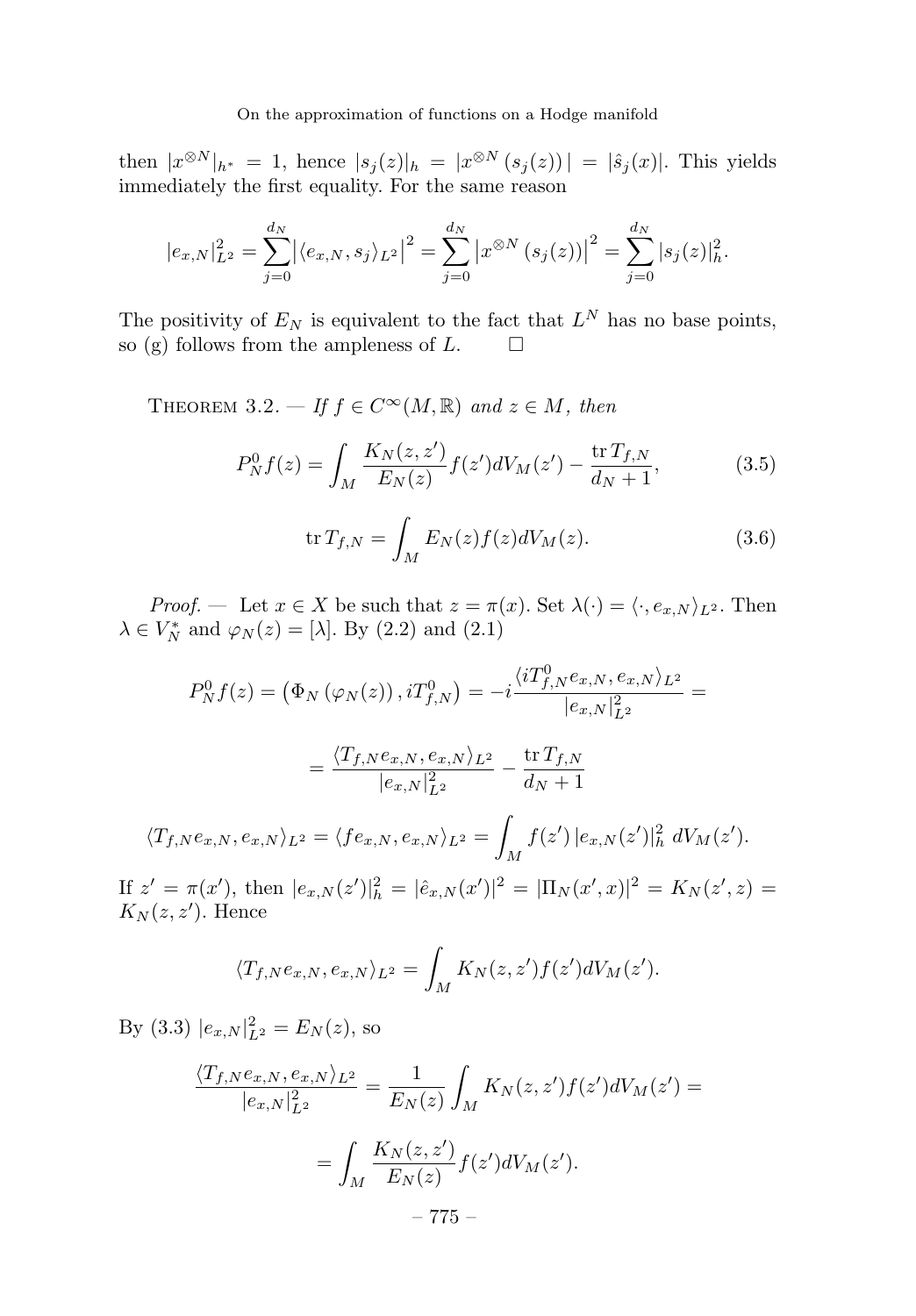This proves (3.5). To prove (3.6) observe that if  $\{s_j\}_{j=0}^{d_N}$  is an orthonormal basis of  $V_N$ , then

$$
\operatorname{tr} T_{f,N} = \sum_{j=0}^{d_N} \langle T_{f,N} s_j, s_j \rangle_{L^2} = \sum_{j=0}^{d_N} \langle f s_j, s_j \rangle_{L^2} =
$$
  
= 
$$
\sum_{j=0}^{d_N} \int_M f(z') |s_j(z')|_h^2 dV_M(z') = \int_M f(z') E_N(z') dV_M(z').
$$

In the last line we have used  $(3.3)$ .  $\Box$ 

DEFINITION 3.3. — For  $N = 1, 2, 3, \ldots$  let  $P_N : C^\infty(M, \mathbb{R}) \to C^\infty(M, \mathbb{R})$ be the linear operator defined by

$$
P_Nf(z) := \int_M \frac{K_N(z, z')}{E_N(z)} f(z') dV_M(z').
$$

It follows from (3.5) that for any  $f \in C^{\infty}(M,\mathbb{R})$  the functions  $P_N f$  and  $P_N^0 f$  differ only by a constant (depending on N). We will prove now that as  $N \to \infty$  this constant approaches the average of f, while  $P_N f \to f$ . It follows that  $P_N^0 f \to f$  for any function f with

$$
\int_M f(z)dV_M(z)=0
$$

This result follows immediately from known results that we now recall. In [6, §4] Donaldson introduced operators  $Q_N : C^{\infty}(M,\mathbb{R}) \to C^{\infty}(M,\mathbb{R}),$ defined by

$$
Q_N f(z) = \frac{\text{Vol}(M)}{d_N + 1} \int_M K_N(z, z') f(z') dV_M(z'). \tag{3.7}
$$

(His definition is actually more general since integration is performed with respect to a measure that does not necessarily coincide with  $dV_M$ .) In [7, Appendix, Thm. 26] Kefeng Liuand Xiaonan Ma proved the following result.

THEOREM 3.4 (LIU-MA). — For every k there is a constant  $C_k$  such that

$$
||Q_N f - f||_{C^k(M)} \leqslant \frac{C_k}{N} ||f||_{C^{k+1}(M)}.
$$
\n(3.8)

In [7, p. 519] the estimate is given in terms of  $||f||_{C^{k}(M)}$  on the right hand side, due to a small inaccuracy in the computations. The correct formulation, as above, is given in [13, p. 1 note 1]. I thank Professor Ma for pointing this out to me. It is important to notice that the operator  $Q_N$ represents the derivative of the map  $\omega \mapsto \omega_N$ , see [7, pp. 495-496].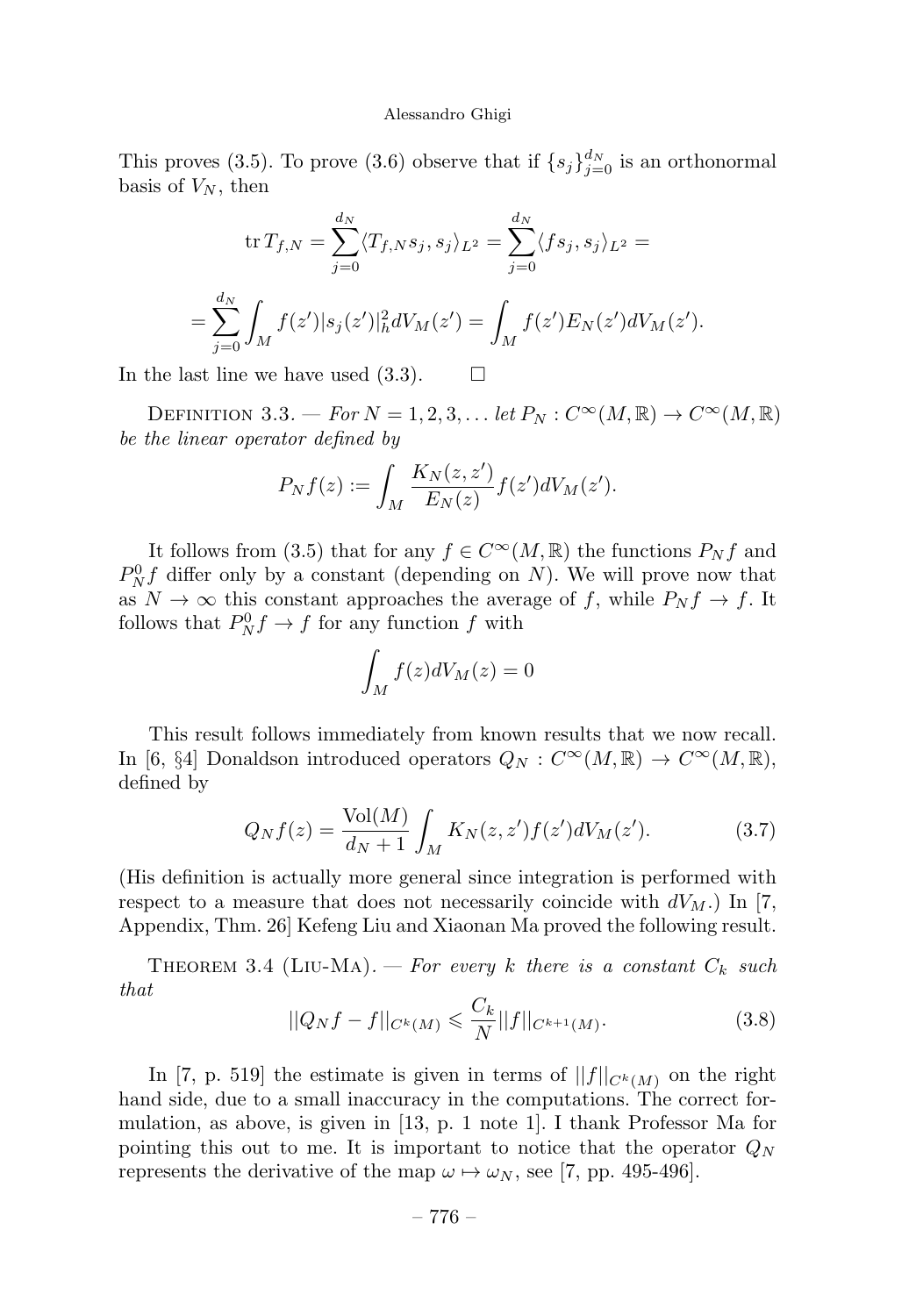THEOREM 3.5.  $-$  (a) There is a positive constant C such that

$$
\left|\frac{\operatorname{tr} T_{f,N}}{d_N+1}-\frac{1}{\operatorname{Vol}(M)}\int_M f(z)dV_M(z)\right|\leqslant \frac{C}{N}||f||_{\infty}.
$$

(b) For any k there is a positive constant  $C_k$  such that

$$
||P_N f - f||_{C^k(M)} \leqslant \frac{C_k}{N} ||f||_{C^{k+1}(M)}.
$$

*Proof.*  $\blacksquare$  The first statement follows from a fundamental result of Zelditch [19]: the sequence  ${E_N}_N$  admits an asymptotic expansion in  $C^{\infty}(M)$  of the form

$$
E_N = \left(\frac{N}{2\pi}\right)^m + O(N^{m-1}).
$$
\n(3.9)

(Apply [19, Cor. 2] with  $G = \text{Ric}(h)$ .) By Riemann-Roch

$$
d_N + 1 = h^0(M, L^N) = \frac{c_1(L)^m}{m!} N^m + O(N^{m-1}) =
$$
  
= 
$$
\frac{\text{Vol}(M)}{(2\pi)^m} N^m + O(N^{m-1}).
$$
 (3.10)

Using (3.9) we get

$$
\frac{E_N}{d_N + 1} = \frac{1}{\text{Vol}(M)} + O\left(\frac{1}{N}\right)
$$

in  $C^{\infty}(M)$ . Integrating against f yields (a). To prove (b) it is enough to observe that

$$
P_N f = \frac{d_N + 1}{\text{Vol}(M) \cdot E_N} Q_N f.
$$

Therefore (3.8) and (3.10) yield the result.  $\Box$ 

#### 4. Final remarks

**1.** Tian approximation theorem [17, 3, 19, 4] asserts that  $\varphi_N^* \omega_N/N \to \omega$ in the  $C^{\infty}$  topology. The metrics  $\varphi_N^* \omega_N$  are projectively induced hence of algebraic/polynomial character. Theorem 3.5 can be considered as an analogue for functions of Tian theorem. Indeed denote by  $\mathcal{A}_{N}^{0}$  the set of functions of the form  $(\Phi_N \circ \varphi_N)^* \lambda$  where  $\lambda$  varies in the dual of  $\mathfrak{su}(V_N)$ .  $\mathscr{A}_{N}^{0}$  is a finite dimensional subspace of  $C^{\infty}(M,\mathbb{R})$  whose elements are real algebraic since  $\Phi_N$  is a real algebraic mapping. By construction the range of  $P_N^0$  is contained in  $\mathcal{A}_N^0$  and the range of  $P_N$  is contained in

$$
\mathscr{A}_N := \mathbb{R} + \mathscr{A}_N^0 \subset C^\infty(M, \mathbb{R})
$$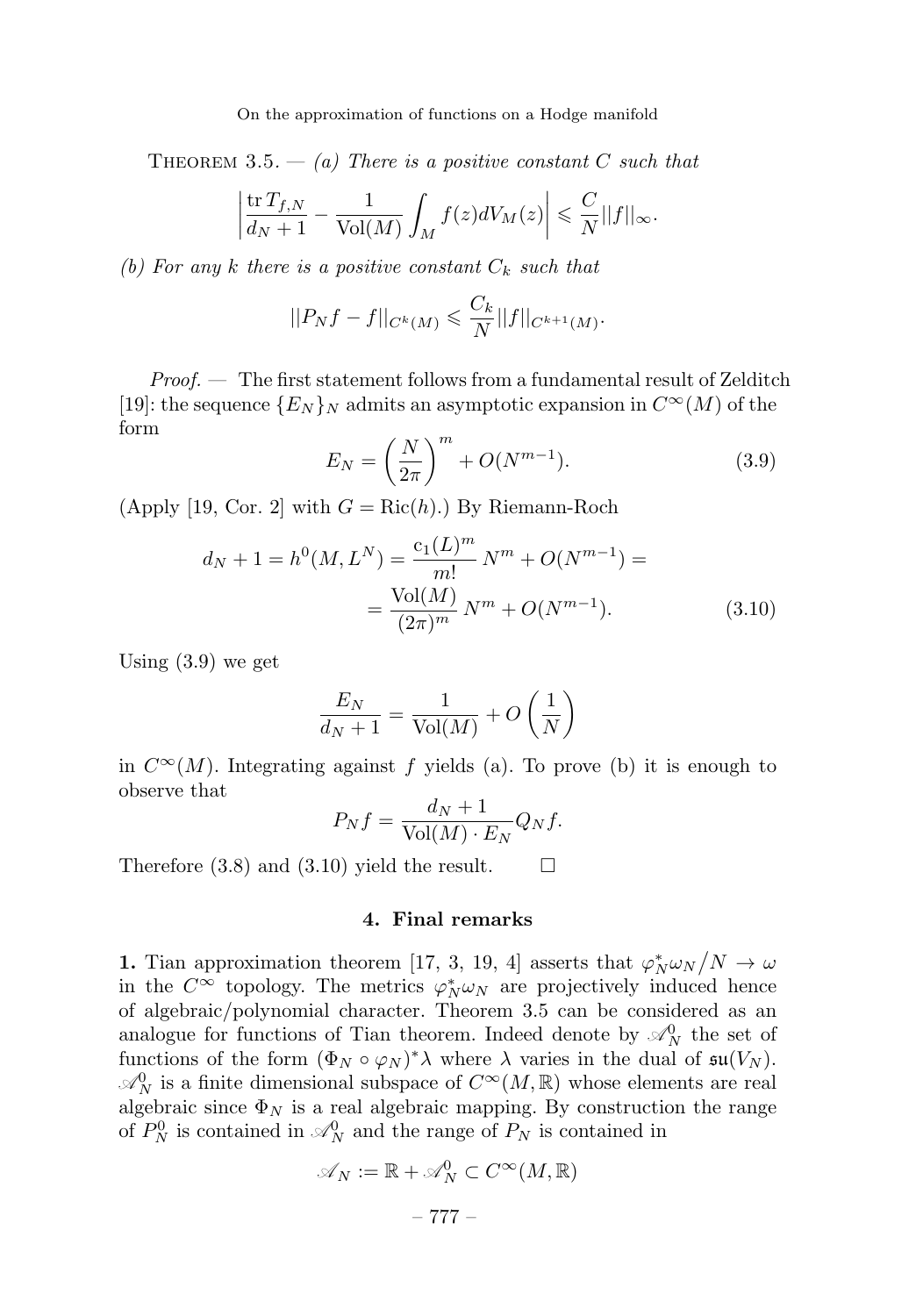where R denotes the constant functions. Hence for any  $f \in C^{\infty}(M,\mathbb{R})$ , the function  $P_N f$  is real algebraic function and projectively induced in a sense.

**2.** The elements of  $\mathcal{A}_N^0$  are related to a particular kind of holomorphic functions  $L^* \times \overline{L^*}$ , the so-called Hermitian algebraic functions, see [18, Def. 2.1 p. 297].

**3.** The construction of the operators  $P_N^0$  and  $P_N$  is of course inspired by Berezin-Toeplitz quantization and especially by a paper of Bordemann, Meinrenken, Schlichenmaier [2] (see also [14]). In that paper the authors did not use explicitly the Toeplitz operators to construct new functions on  $M$ . Nevertheless what they showed in the proof of Theorem 4.1 is equivalent, in our notation, to the fact that  $P_N f(z_0) \to f(z_0)$  at points  $z_0 \in M$ where  $|f|$  attains its maximum.

4. Let  $\hat{P}_N : C^\infty(X) \to C^\infty(X)$  be the operator with kernel

$$
\hat{P}_N(x, x') = \frac{|\Pi_N(x, x')|^2}{\Pi_N(x, x)}.
$$

Then  $\hat{P}_N(\pi^*f) = \pi^*(P_Nf)$  for any  $f \in C^{\infty}(M)$  and the relation between  $\hat{P}_N$  and  $\Pi_N$  is identical with that between the Poisson-Szegö and the Szegö kernels of a domain D, see e.g. [8, p. 79] and [11]. Since the Poisson-Szegö operator reproduces holomorphic functions in  $\mathcal{H}^2(\partial D)$ , one might wonder if something similar holds for  $\hat{P}_N$ . This is not the case. Indeed the trick used to prove the reproducing property for the Poisson-Szegö operator [10, p. 65] fails in our situation, since for  $f \in \mathcal{H}_K^2(X)$  the function

$$
u(x') = f(x') \frac{\overline{\Pi_N(x, x')}}{\overline{\Pi_N(x, x)}}
$$

belongs to  $\mathcal{H}_{N+K}^2(X)$ . So  $\hat{P}_N f = f$  if and only if  $f \in \mathcal{H}_0^2(X)$ . This means that  $P_N$  reproduces only the constant functions.

5. One might try to prove (b) in Theorem 3.5 by another path, using the following result. Consider  $T_{f,N}$  as an operator on  $C^{\infty}(X)$  and denote by  $T_{f,N}(x, x')$  its Schwartz kernel. The function  $T_{f,N}(x, x)$  descends to a function  $t_N$  on M and

$$
t_N = \left(\frac{N}{2\pi}\right)^m \cdot f + O(N^{m-1})\tag{4.1}
$$

in the topology of  $C^{\infty}(M)$ . This follows from the main result in [5] and can also be established using the scaling asymptotics of the Szegö kernel (established in  $[15, 16]$ ), see  $[12, \text{Lemma } 7.2.4]$ . (See also  $[13]$  for a study of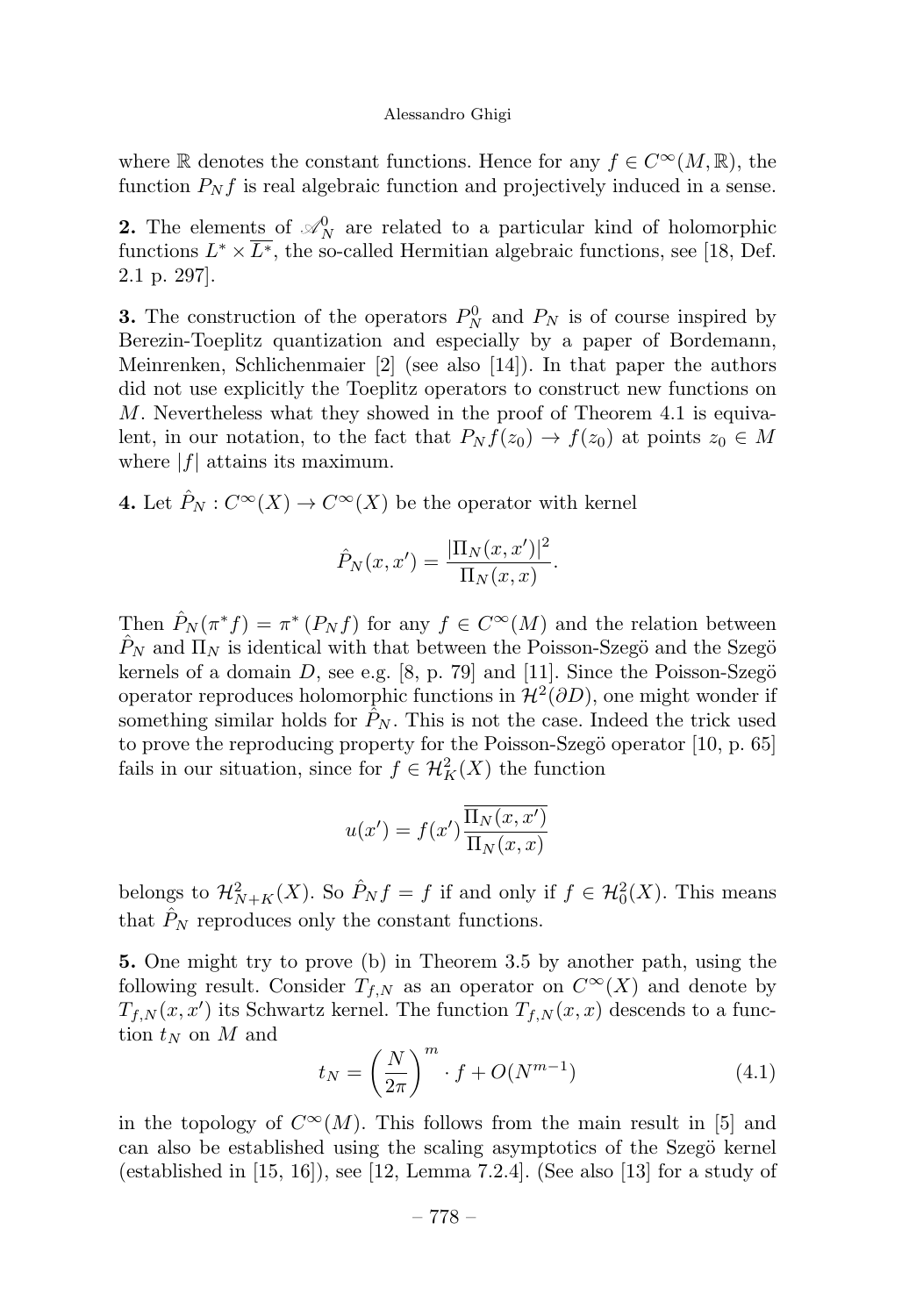higher terms in the asymptotic expansion.) If  $M_f: L^2(X) \to L^2(X)$  denotes the operator of multiplication by f, then  $T_{f,N} = \Pi_N M_f \Pi_N$  so

$$
T_{f,N}(x, x'') = \int_X \Pi_N(x, x') f(\pi(x')) \Pi_N(x', x'') dV_X(x')
$$
  

$$
t_N(z) = T_{f,N}(x, x) = \int_X |\Pi_N(x, x')|^2 f(\pi(x')) dV_X(x') =
$$
  

$$
= \int_M K_N(z, z') f(z') dV_M(z').
$$

Therefore

$$
P_N f(z) = \frac{t_N(z)}{E_N(z)}.
$$

It follows from (3.9) and (4.1) that for every  $f \in C^{\infty}(M)$  and any k there is  $C'_{k}$  such that  $||P_{N}f - f||_{C^{k}(M)} \leq C'_{k}/N$ . The constant  $C'_{k}$  depends on  $f \in C^{\infty}(M)$  and we would like to show that it can be chosen in the form  $C'_{k} = C_{k}||f||_{C^{k+1}(M)}$ . Unfortunately it is not clear how to accomplish this last step, so this method of proof is incomplete.

6. If  $M = \mathbb{P}^1, L = \mathcal{O}_{\mathbb{P}^1}(2)$  and  $\omega = 2\omega_{FS}$ , i.e. if  $M = S^2$  with the round metric, it would be interesting to relate this approximation procedure to more classical constructions. The Szegö kernel of  $(\mathbb{P}^1, \mathcal{O}_{\mathbb{P}^1}(1), \omega_{FS})$  is

$$
\Pi_N(x, x') = \frac{N+1}{2\pi} \langle x, x' \rangle^N
$$

where  $x, x' \in X = S^3 \subset \mathbb{C}^2$  and  $\langle , \rangle$  denotes the Hermitian product on  $\mathbb{C}^2$ (see e.g. [14, p. 65]). So for  $(M, L, \omega) = (\mathbb{P}^1, \mathcal{O}_{\mathbb{P}^1}(2), 2\omega_{FS})$ 

$$
\Pi_N(x, x') = \frac{2N+1}{4\pi} \langle x, x' \rangle^N
$$

where  $x, x' \in X = S^3/\{\pm 1\} = SO(3)$ . Hence  $P_N = Q_N$  and the Schwartz kernel is

$$
P_N(z, z') = \frac{2N + 1}{4\pi} |\langle x, x' \rangle|^{2N} \qquad \pi(x) = z, \pi(x') = z'.
$$

If we identify  $\mathbb{P}^1$  with the sphere  $S^2 \subset \mathbb{R}^3$  in the standard way, this becomes

$$
P_N(y, y') = \frac{2N+1}{4\pi} \left(\frac{1+y \cdot y'}{2}\right)^N \qquad y, y' \in S^2
$$

where  $y \cdot y'$  denotes the scalar product in  $\mathbb{R}^3$ . Apart from this expression, which looks quite nice, one might try to express the operators  $P<sub>N</sub>$  in terms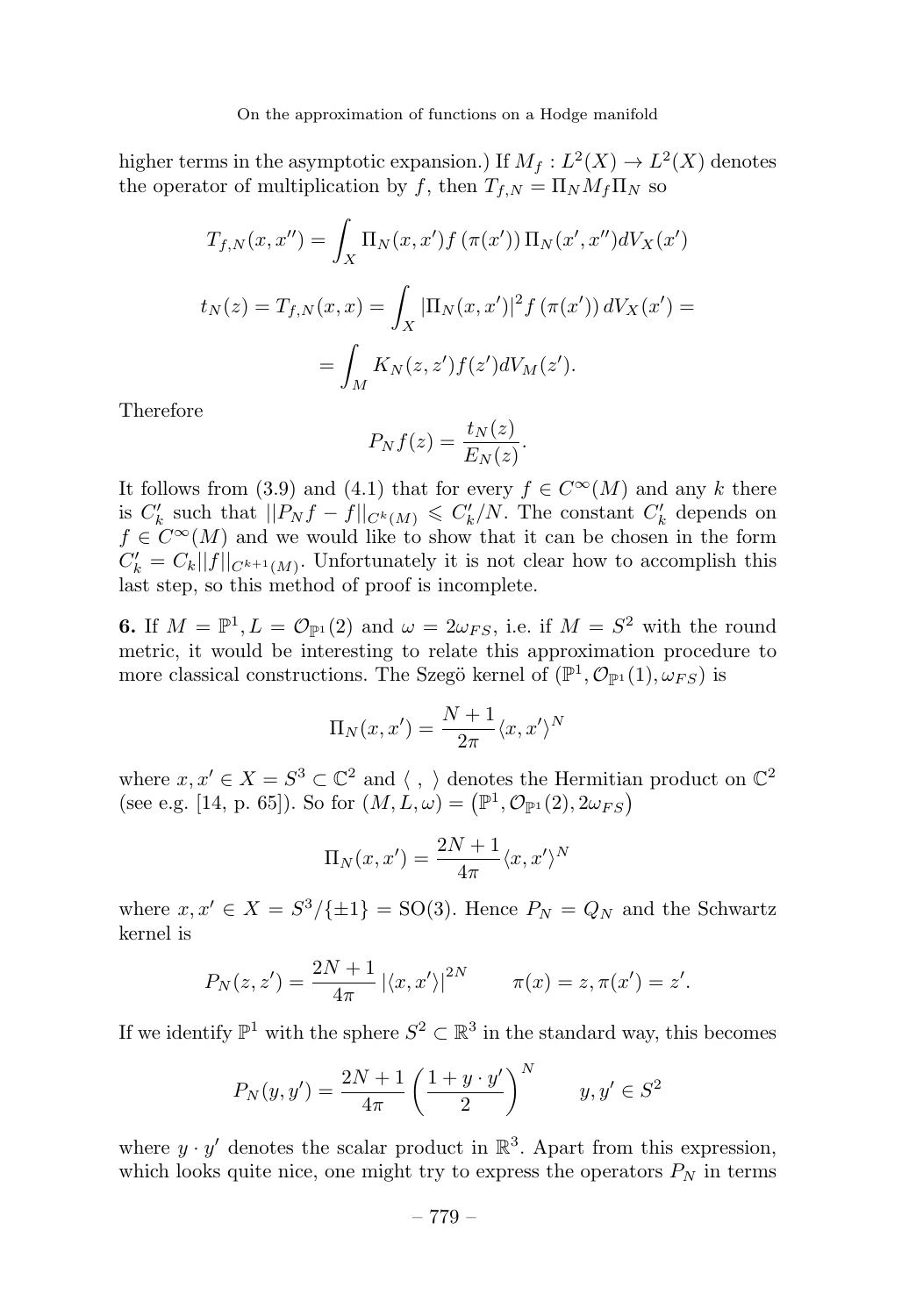of spherical harmonics on  $S^2$ . In fact this computation has already been carried out by Donaldson in [6, p. 612ff] (recall that  $P_N = Q_N$  in this case). Since  $L^2(S^2) = \bigoplus_{m=0}^{\infty} \mathcal{H}_m$ , where  $\mathcal{H}_m$  is the space of degree k spherical harmonics, and the operators  $P_N$  are SO(3)-equivariant,  $P_N(\mathcal{H}_m) \subset \mathcal{H}_m$ and  $P_N$  acts on  $\mathcal{H}_m$  as multiplication by a scalar  $\chi_{m,2N}$ . The range of  $P_N$ is  $\sum_{m=0}^{2N} \mathcal{H}_m$ . One might expect (and the writer did hope) that  $P_N$  is just orthogonal projection onto its range. This is equivalent to  $\chi_{m,2N} = 1$  for  $m \leq 2N$ , but Donaldson's computation shows this to be false. The only thing which is evident from Donaldson's formula is that  $\chi_{m,2N} \to 1$  for  $N \to \infty$ , which is the equivalent to Theorem 5 in the case at hand.

### Bibliography

- [1] BOCHNAK  $(J)$ , COSTE  $(M)$ , and ROY  $(M-F)$ . Real algebraic geometry, volume 36 of Ergebnisse der Mathematik und ihrer Grenzgebiete (3) [Results in Mathematics and Related Areas (3)]. Springer-Verlag, Berlin (1998). Translated from the 1987 French original, Revised by the authors.
- [2] Bordemann (M.), Meinrenken (E.), and Schlichenmaier (M.). Toeplitz quantization of Kähler manifolds and  $gl(N)$ ,  $N \to \infty$  limits. Comm. Math. Phys., 165(2), p. 281-296 (1994).
- [3] BOUCHE  $(T.)$ . Convergence de la métrique de Fubini-Study d'un fibré linéaire positif. Ann. Inst. Fourier (Grenoble), 40(1), p. 117-130 (1990).
- [4] Catlin (D.). The Bergman kernel and a theorem of Tian. In Analysis and geometry in several complex variables (Katata, 1997), Trends Math., pages 1-23. Birkhäuser Boston, Boston, MA (1999).
- [5] Charles. Berezin-Toeplitz operators, a semi-classical approach. Comm. Math. Phys., 239(1-2), p. 1-28(2003).
- $[6]$  DONALDSON  $(S, K)$ . Some numerical results in complex differential geometry. Pure Appl. Math. Q., 5(2, Special Issue: In honor of Friedrich Hirzebruch. Part 1), p. 571-618(2009).
- [7] Fine (J.). Calabi flow and projective embeddings. J. Differential Geom., 84(3), p. 489-523 (2010). Appendix written by Kefeng Liu & Xiaonan Ma.
- [8] Hua (L. K.). Harmonic analysis of functions of several complex variables in the classical domains. Translated from the Russian by Leo Ebner and Adam Korányi. American Mathematical Society, Providence, R.I. (1963).
- [9] Kirwan (F. C.). Cohomology of quotients in symplectic and algebraic geometry, volume 31 of Mathematical Notes. Princeton University Press, Princeton, NJ (1984).
- [10] Krantz (S. G.). Function theory of several complex variables. The Wadsworth & Brooks/Cole Mathematics Series. Wadsworth & Brooks/Cole Advanced Books & Software, Pacific Grove, CA, second edition (1992).
- [11] Krantz (S. G.). On a construction of L. Hua for positive reproducing kernels. Michigan Math. J., 59(1), p. 211-230 (2010).
- [12] Ma (X.) and Marinescu (G.). Holomorphic Morse inequalities and Bergman kernels, volume 254 of Progress in Mathematics. Birkhäuser Verlag, Basel (2007).